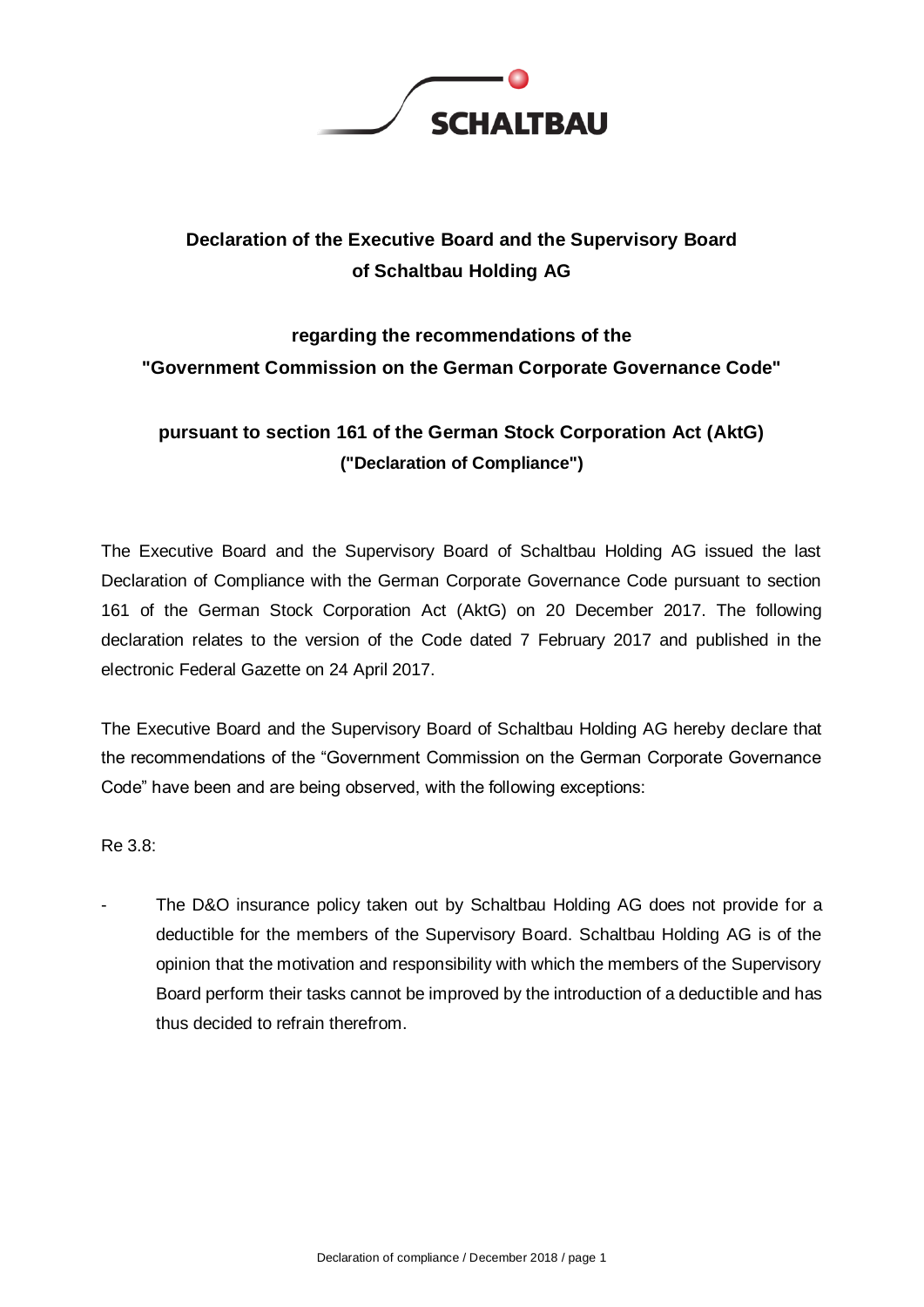#### Re 4.2.2:

The Personnel Committee set up by the Supervisory Board deals with questions concerning the selection and total compensation of Executive Board members. Specific proposals for the selection and compensation of Executive Board members are prepared either by the Personnel Committee or the full Supervisory Board in each individual case and not exclusively dealt with by the Personnel Committee, to enable maximum flexibility in the handling of questions of compensation for Executive Board members in the course of Supervisory Board work. In this respect, please refer to the explanations for sections 5.2 and 5.3 of the Code.

#### Re 4.2.3:

The contracts of service for Executive Board members do not include payment arrangements pertaining to the premature termination of their positions in the Executive Board resulting from a change of control. Thus, in case of premature termination of a position in the Executive Board, the necessary flexibility is retained to allow an appropriate agreement to be reached in keeping with the particular situation. The contracts of service for Executive Board members contain payment arrangements pertaining to the premature termination of their positions in the Executive Board.

#### Re 4.2.4 / 4.2.5:

As a result of the resolution taken at the Annual General Meeting on 14 June 2016, the total compensation of each member of the Executive Board will not be disclosed. This resolution applies to the disclosure of the compensation of the Executive Board for fiscal years 2016 to 2020.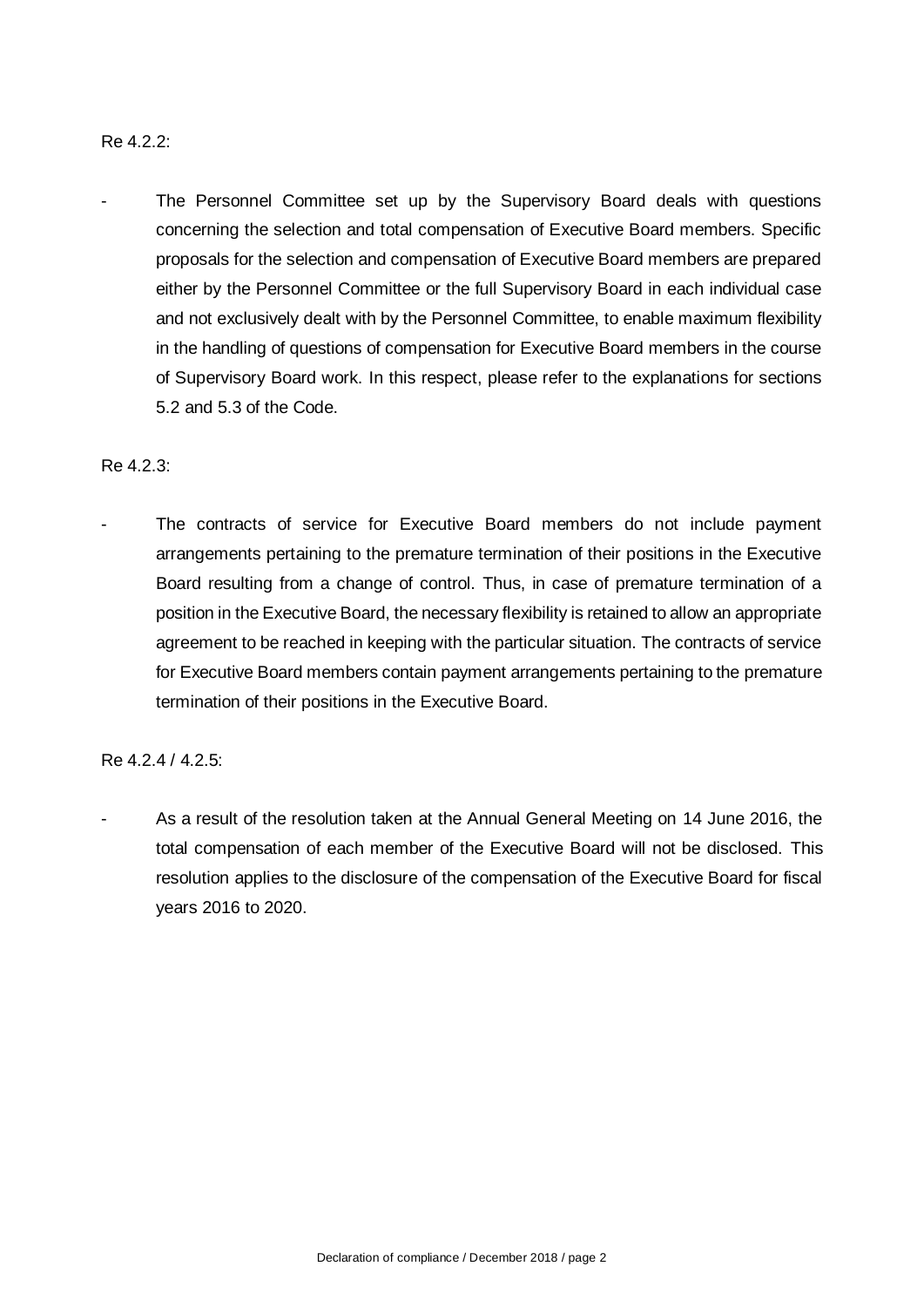#### Re 5.1.2:

Due to the function of Schaltbau Holding AG as holding Company, the number of staff members it employs is limited. For this reason, a long-term succession plan primarily based on the selection of potential internal successors is difficult to implement. In view of the current ages of the Executive Board members and the terms of their appointments, there is currently no age limit in place for Executive Board members.

#### Re 5.2 / 5.3:

The Supervisory Board has formed a Personnel Committee, an Audit Committee, an HR Development Committee and a Strategy & Technology Committee. No Nomination Committee has been formed, particularly in view of the fact that a consistent flow of all company and other relevant information to all members of a six-person Supervisory Board is eminently achievable.

#### Re 5.4.1:

- When making proposals for the selection of Supervisory Board members, apart from observing the statutory regulations, the Supervisory Board takes each candidate's technical and personal suitability into consideration as well as their proper fitness for promoting the function of the Supervisory Board. This includes, for instance, the selecting of members with suitable corporate experience. The Company fully complies with the obligations set out in the German law governing the equal participation of men and women in management positions in the private sector and public service.
- Even though the Company so far refrains from naming more specific aims for its composition, it is intended to increase the share of women in the Supervisory Board and in other executive committees.